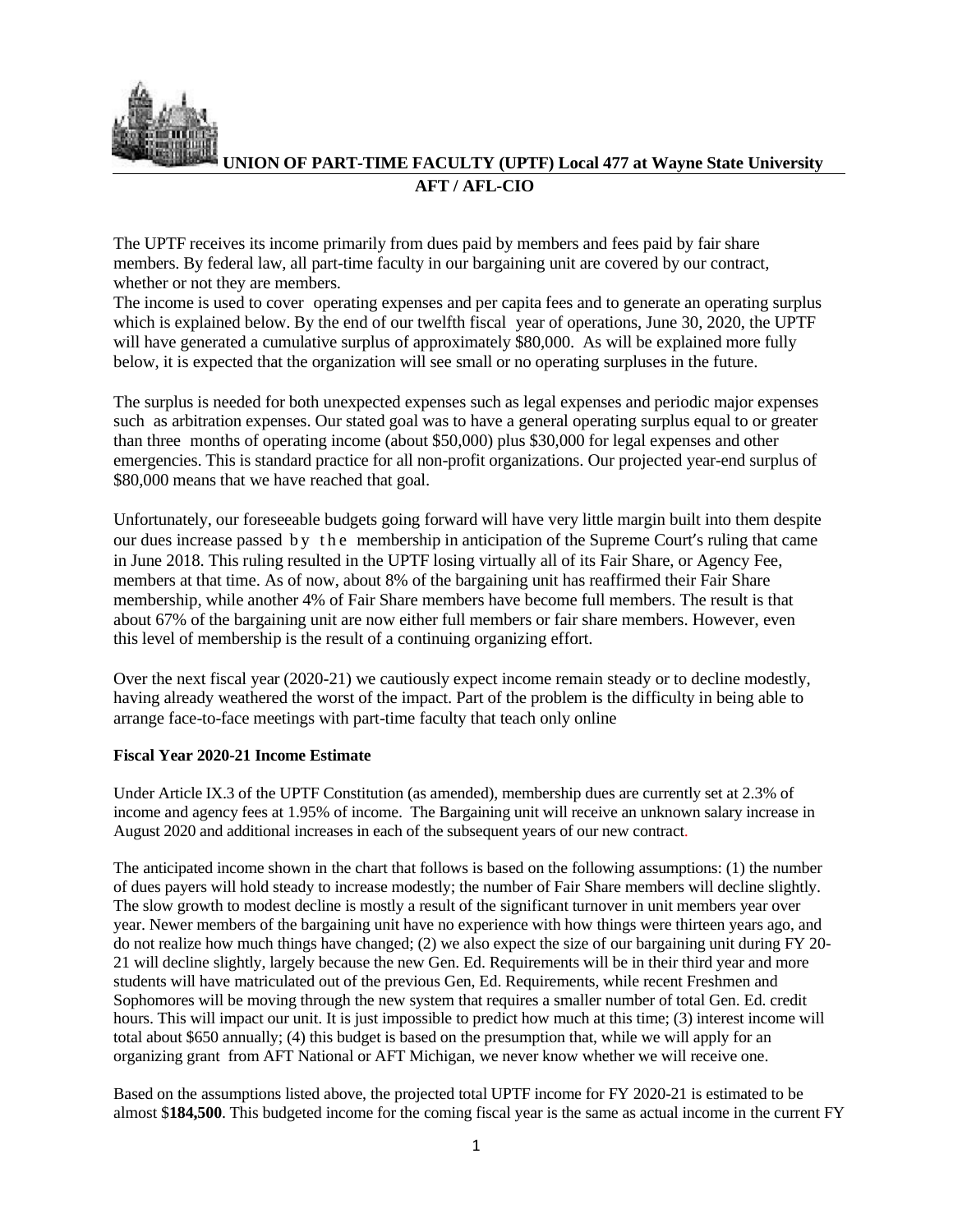through February and then projected for March through June. These, of course, are assumptions that we refine as we get closer to the end of the fiscal year. In 2018-19 our income was higher than budgeted. At this point, it looks like our actual income for 2019-20 will be lower than budgeted. Accordingly, for FY 20-21, we have lowered our estimates of both income and expenses.

As an examination of the Estimated Expenses table will show, UPTF expenses fall into seven major categories: (1) Per Capita Payments, (2) Parking, (3) Personnel, (4) Contract Services, (5) Operations, (6) Travel, Meetings & Member Services, 7) Donations. For each category, two columns are shown. "Projected" is the projected expenditure for the category in the current fiscal year (FY July 2019- June 2020) as of March 01, 2020. "Proposed" is the amount being recommended for the upcoming fiscal year budget. A category-by-category explanation of the estimated expenses for each of the six categories follows:

|                          | Projected | Proposed  |
|--------------------------|-----------|-----------|
|                          |           |           |
|                          | 2019-20   | 2020-21   |
|                          |           |           |
| <b>REVENUE</b>           |           |           |
| <b>Total Revenue</b>     | \$181,665 | 184,000   |
|                          |           |           |
| <b>EXPENSES</b>          |           |           |
|                          |           |           |
| <b>Per-Cap Payments</b>  | \$62,900  | \$63,700  |
| <b>Parking</b>           | \$1,750   | \$2,000   |
| Personnel                | \$107,957 | \$110,062 |
| <b>Office Operations</b> | \$4,854   | \$4254    |
| <b>Member Services</b>   | \$500     | \$575     |
| <b>Donations</b>         | \$2,600   | \$3,100   |
| <b>Total Expenses</b>    | \$179,759 | \$183,442 |
| <b>GRAND TOTAL</b>       |           |           |
| Under (Over) Budget      | \$1,094   | \$242     |
|                          |           |           |

*(In March, 2019, we proposed a budget of \$187,500 in revenue and \$185,125 in expenses for FY 2020 (2019-20 budget). As you can see from the first column above, it currently looks like we overestimated revenue by almost \$6,000 and expenses by about the same. Still, with four months to go in the FY, the estimates for the current year should be treated cautiously.)*

## **Fiscal Year 20-21 Expense Estimates**

• **Per Capita Payments:** Per capita payments are one of our two biggest expenses. The UPTF is affiliated with the American Federation of Teachers (AFT) and with AFT-Michigan (AFT-M). We are also affiliated with the state and local councils of the American Federation of Labor-Congress of Industrial Organizations (AFL-CIO). We make per capita payments to each of these affiliated organizations to support the work they do that benefits us in both direct and indirect ways. These organizations supported the UPTF during our organizing drive and first contract campaign, assist us with legal advice, training, bargaining, and generally provide us with resources that make us a stronger local union and more than justify the affiliation per capita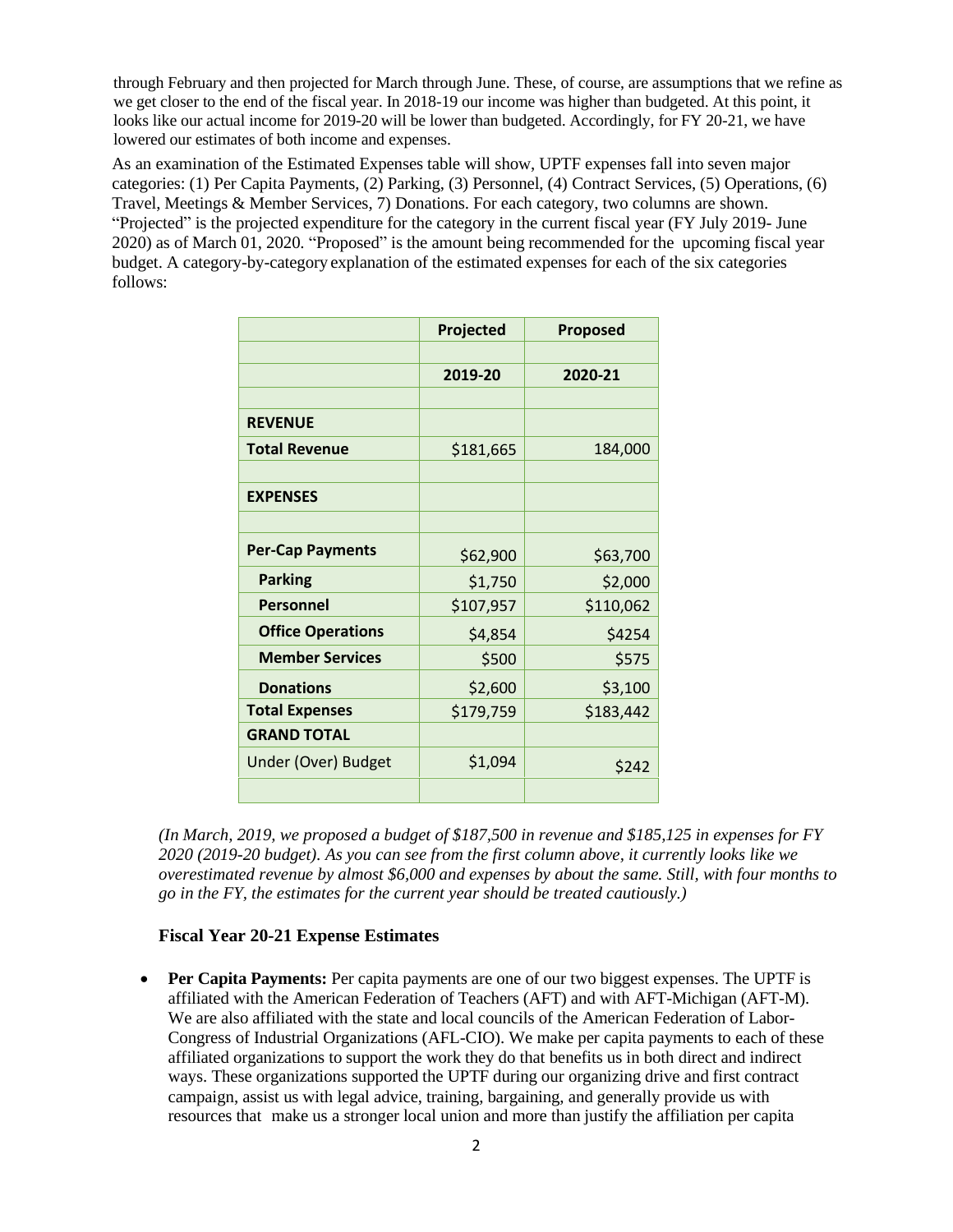dues and fees.

- $\circ$  In addition, the UPTF purchases accidental death and dismemberment and occupational liability insurance for UPTF members through the AFT, but not for Fair Share members or non-members.
- o The cost of these per capita payments and insurances varies each month because the number of individuals in the UPTF bargaining unit varies considerably from month-tomonth. The size of the UPTF bargaining unit is greatly reduced during the spring-summer terms in comparison to the fall and winter semesters. Per capita payments are a fixed amount per member and in the case of the American Federation of Teachers and AFT-Michigan the amount of the payment varies according to the member's income.
	- For example, depending upon an individual member's annual income, we pay either full dues (currently \$19.58), half dues (currently \$9.79), quarter dues (currently \$4.90), or eighth dues (currently \$2.45) to the AFT monthly for each member. To AFT-MI we currently pay 0.04% of monthly gross salary for members. We anticipate that these rates will increase both in September 2020 and September 2021.
- o The UPTF does not make per capita payments on behalf of fair share members to either the Metro Detroit Council or the State Council of the AFL-CIO. In addition, the UPTF makes reduced per capita payments to AFT-Michigan on behalf of fair share members. This voluntary fair share per capita is currently at 0.035% of monthly gross salary for fair share members. These fees, after the SCOTUS ruling in June 2018 (Janus v. AFSCME), are entirely voluntary and are directly tied to contract enforcement and do not include costs associated with the political activities of the Union.
- o The UPTF purchases a fidelity bond through the AFT to protect the membership from any mistakes made or crimes committed by UPTF fiduciaries that result in financial loss to the UPTF membership. The cost of this bond is \$65 per year and is paid in November.
	- o The expense estimates in this category are based on the same assumptions regarding size and make-up of the bargaining unit as were used to produce the income estimate. If income is over- or under-estimated, per capita and insurance payments expenses will be over- or under-estimated by the same factor
		- Expenses go both up, and down, faster than income. We conclude that the slight reduction in the overall size of the bargaining unit, both because of fewer people employed and new people declining representation, will result in per cap payments to our affiliates in FY 2020 of about **\$62,900.** With the slight per cap increases expected in FY 20-21, as well as the impact of a salary increase in Fall 2020, we anticipate that per cap payments in FY 20-21 will increase slightly to \$**63,700**.
- **Parking:** Providing semester parking passes for our twelve-month employees and daily parking for our part-time organizers who drive to campus will cost the UPTF about **\$2,000** in FY 2020-21. Since our employees are also Part-time Faculty. Thus, the University picks up the remaining cost of their parking for those teaching on main campus, as it does for all part-time faculty. Since virtually all cell phones come with unlimited calling and text these days, the Union does not pay cell phone stipends
- **Personnel**: As you can see, personnel costs are our largest expense. Technically, the UPTF contracts with AFT-Michigan to handle our payroll. AFT-Michigan therefore pays our employees, deducts and forwards payroll taxes, issues W-2 forms and so forth. The Local, however, makes the decisions regarding the hiring, assigned work, supervision, number of employees, wages, and hours. It takes a lot of time and effort and a certain amount of expertise to run a local union, especially one that is the size of the UPTF and one that experiences the turn-over we do. The UPTF could not continue to operate in the absence of paid staff.
	- Our high level of turnover has been mentioned previously; only by constant organizing can we keep our full and fair share membership at, or near, 67%. While not all of these are teaching this semester, our staff has signed 198 full or fair share members since June 2018. This represents 27.6% of the current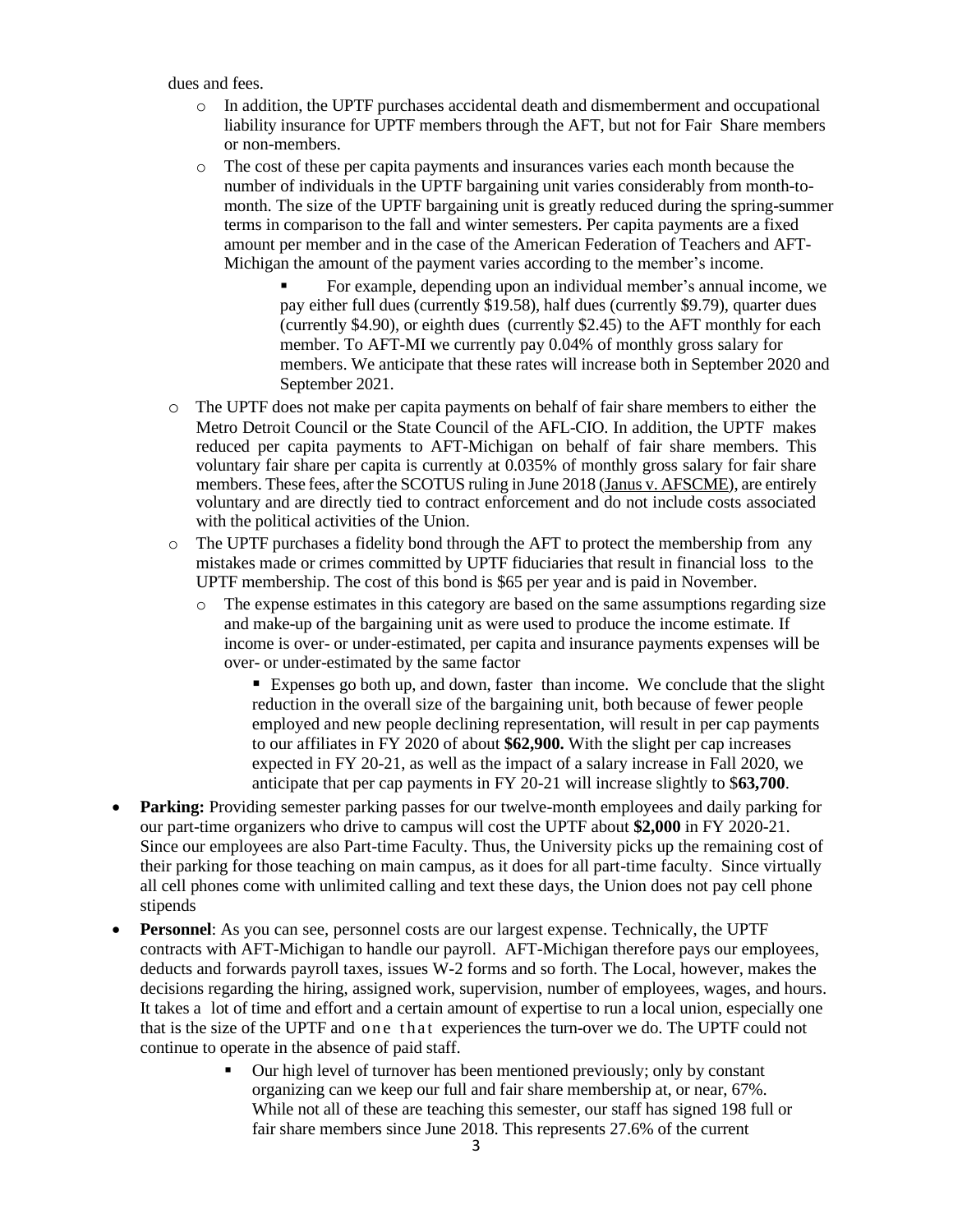bargaining unit (717 members), although not all of these are teaching this semester. This level of turnover and new member signing is only possible with continual face to face organizing.

- o The Executive Director is responsible for administrative duties ranging from managing meetings by scheduling them, proposing the agenda, and tracking employee issues to supporting the Treasurer with monthly, periodic, and annual financial processes. He also supervises the staff organizing effort and manages the UPTF database. Thomas Anderson, who was hired as full-time Executive Director at the beginning of the Fall 2015 semester, has been the Vice President, Grievance Officer and Lead Negotiator of the UPTF since its inception will retire on 31 August 2020. His replacement will initially be employed for the remaining ten months of the fiscal year. With benefits and payroll taxes, total compensation for the Executive Director will be about \$65,500.
- o The UPTF also employs the Treasurer for work both as Treasurer and as an additional Part-Time Organizer (PTO) for 11 hours weekly. We will continue that expense. Approximately 5 of the compensated h o u r s are for treasurer-related work, the rest for organizing work.
- o We also have budgeted a part-time organizer for 14 hours weekly and for 3 part-time organizers who together will be employed a total of 200 hours over the FY.
- o Altogether, we have budgeted **\$110,062** in salaries, benefits, and payroll taxes. This amount is paid to employees by AFT Michigan and then billed to the UPTF.
- **Office Operations:** This category includes expenses related to operating the UPTF and includes subcategories: (1) Occupancy Overhead; (2) Postage/Mail; 3) Office Supplies; 4) Printing and Copying; 5) Furniture/Equipment; 6) Bank Fees; 7) Miscellaneous; (8) IT, software & Licenses.
	- o Currently, the Local has space in the Suite that the full-time faculty local, AAUP-AFT, rents from the university. We share the space with the GEOC. We don't actually pay rent for the space, but rather pay our portion of the overhead for the office—lights, paper and toner for the copier, and other supplies that are made available to us from paper clips to coffee and water. This **overhead** is set at \$292.00 monthly, or \$3.504 annually, unchanged since we occupied the space in January 2008.
	- o **Postage and Mail** is set at \$100.00 next year;
	- o **Office Supply** costs are budgeted at \$150.00 in FY 2020-21,
	- o **Printing and Copying** includes the cost of printing business cards and new membership cards. Next year's expense will be small, an anticipated \$250 for business card reprints.
	- o We do not anticipate any **Furniture and Equipment** expenses.
	- o **IT, Software, and Licenses** expenses are budgeted at \$250.00 in FY 2020-21.
	- o Altogether we have budgeted **\$4,254** for **Office Operations** in FY 2020-21.
- **Member Services:** This category records expenses related to conferences, conventions, meetings, hotels, and reimbursements for travel expenses while on UPTF business, as well as refreshments or food costs at union meetings. We have budgeted funds for Member Services accordingly in the amount of \$175 for hospitality. In addition, we have budgeted another \$400 for stipends for the Grant and Audit committee members not otherwise compensated by the union. Thus, this category is budgeted at \$575 for FY 2020-21.
- **Donations:** The UPTF has funded a scholarship in the amount of \$2,000 annually. We also have provided \$2,000 for the Ralph Bunche Summer Institute program through the Center for Peace and Conflict Studies at Wayne State University. In addition, besides marching, we have historically provided some money to the AFL-CIO Metro to help to cover the expenses for the Labor Day parade. For FY 2020-21, we propose \$3,100 in donations. We will give \$100 to AFL-CIO Metro for the Labor Day parade, and \$2,000 for the UPTF-WSU scholarship and \$1,000 to support the Ralph Bunche Summer Institute.

## **Bottom Line**